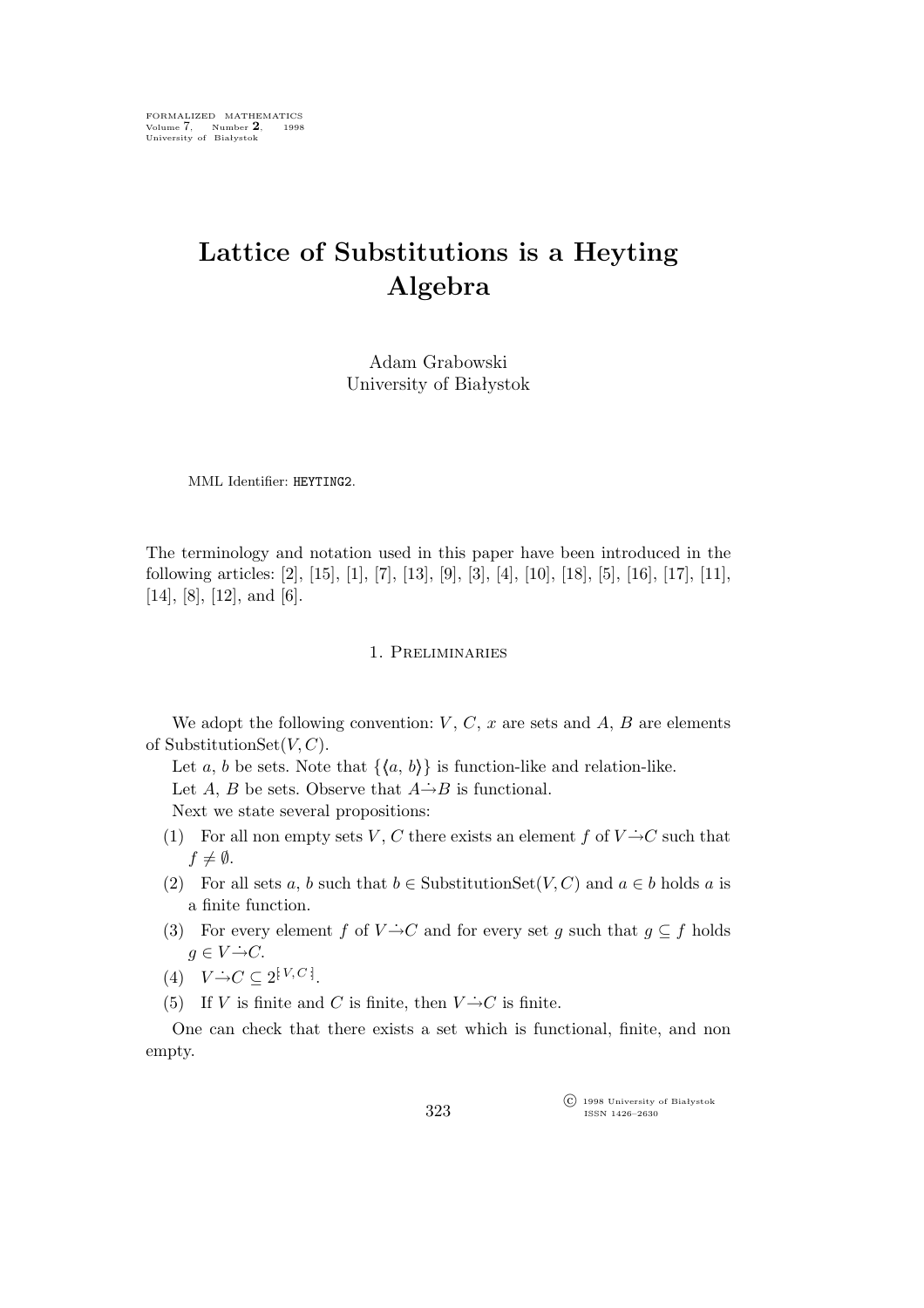# 324 ADAM GRABOWSKI

#### 2. Some Properties of Sets of Substitutions

One can prove the following four propositions:

- (6) For every finite element a of  $V \rightarrow C$  holds  $\{a\} \in \text{SubstitutionSet}(V, C)$ .
- (7) If  $A \cap B = A$ , then for every set a such that  $a \in A$  there exists a set b such that  $b \in B$  and  $b \subseteq a$ .
- (8) If  $\mu(A \cap B) = A$ , then for every set a such that  $a \in A$  there exists a set *b* such that  $b \in B$  and  $b \subseteq a$ .
- (9) If for every set a such that  $a \in A$  there exists a set b such that  $b \in B$ and  $b \subseteq a$ , then  $\mu(A \cap B) = A$ .

Let V be a set, let C be a finite set, and let A be an element of  $\text{Fin}(V \rightarrow C)$ . The functor Involved A is defined by:

(Def. 1)  $x \in$  Involved A iff there exists a finite function f such that  $f \in A$  and  $x \in \text{dom } f$ .

In the sequel  $C$  denotes a finite set.

The following propositions are true:

- (10) For every set V and for every finite set C and for every element A of Fin( $V \rightarrow C$ ) holds Involved  $A \subseteq V$ .
- (11) For every set V and for every finite set C and for every element A of Fin( $V \rightarrow C$ ) such that  $A = \emptyset$  holds Involved  $A = \emptyset$ .
- (12) For every set V and for every finite set C and for every element A of Fin( $V \rightarrow C$ ) holds Involved A is finite.
- (13) For every finite set C and for every element A of  $\text{Fin}(\emptyset \rightarrow C)$  holds Involved  $A = \emptyset$ .

Let V be a set, let C be a finite set, and let A be an element of  $\text{Fin}(V \rightarrow C)$ . The functor  $-A$  yielding an element of  $\text{Fin}(V \to C)$  is defined as follows:

(Def. 2)  $-A = \{f; f \text{ ranges over elements of Involved } A \rightarrow C : \bigwedge_{g \text{: element of } V \rightarrow C} (g \in C) \}$  $A \Rightarrow f \not\approx g$ }.

One can prove the following propositions:

- $(14)$   $A^{\frown} -A = \emptyset$ .
- (15) If  $A = \emptyset$ , then  $-A = \{\emptyset\}.$
- (16) If A = *{∅}*, then *−*A = *∅*.
- (17) For every set V and for every finite set C and for every element A of SubstitutionSet( $V, C$ ) holds  $\mu(A \cap -A) = \perp_{\text{SubstLatt}(V,C)}$ .
- (18) For every non empty set  $V$  and for every finite non empty set  $C$  and for every element A of SubstitutionSet(V, C) such that  $A = \emptyset$  holds  $\mu(-A) =$ *⊤*SubstLatt(V,C) .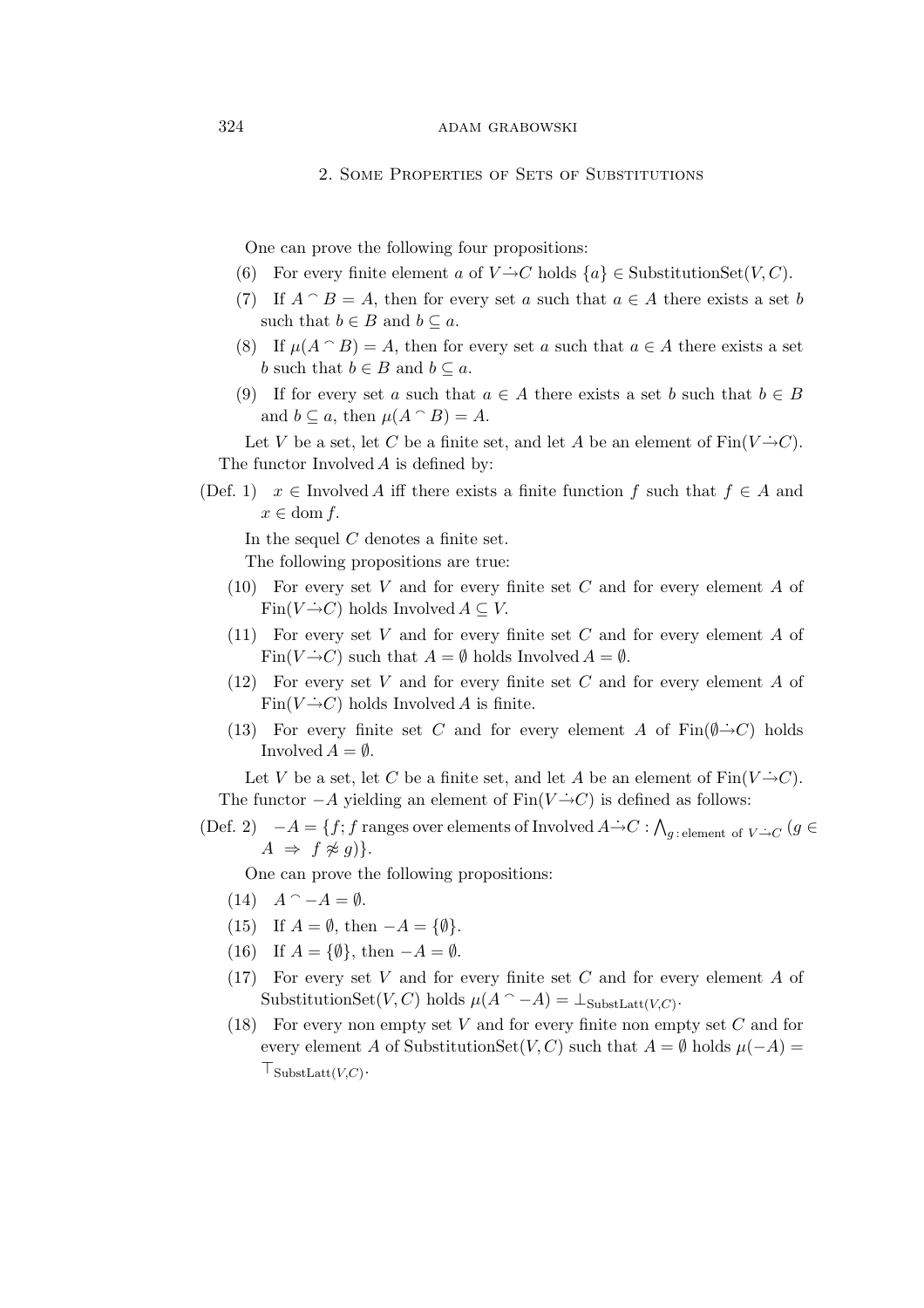(19) Let V be a set, C be a finite set, A be an element of SubstitutionSet(V, C), a be an element of  $V \rightarrow C$ , and B be an element of SubstitutionSet(V, C). Suppose  $B = \{a\}$ . If  $A \cap B = \emptyset$ , then there exists a finite set b such that  $b \in -A$  and  $b \subseteq a$ .

Let V be a set, let C be a finite set, and let A, B be elements of  $\text{Fin}(V \rightarrow C)$ . The functor  $A \rightarrow B$  yielding an element of Fin( $V \rightarrow C$ ) is defined as follows:

(Def. 3)  $A \rightarrow B = (V \rightarrow C) \cap \{ \bigcup \{ f(i) \setminus i : i \text{ ranges over elements of } V \rightarrow C \}$  $i \in A$ ; f ranges over elements of  $A \rightarrow B$  : dom  $f = A$ .

Next we state two propositions:

- (20) Let A, B be elements of Fin( $V \rightarrow C$ ) and s be a set. Suppose  $s \in A \rightarrow B$ . Then there exists a partial function f from A to B such that  $s = \bigcup \{f(i) \setminus f(j) \}$ *i*; *i* ranges over elements of  $V \rightarrow C : i \in A$ } and dom  $f = A$ .
- (21) For every set V and for every finite set C and for every element A of Fin( $V \rightarrow C$ ) such that  $A = \emptyset$  holds  $A \rightarrowtail A = \{\emptyset\}.$

We adopt the following convention:  $u, v$  are elements of the carrier of SubstLatt $(V, C)$ , a is an element of  $V \rightarrow C$ , and K, L are elements of SubstitutionSet $(V, C)$ .

The following proposition is true

(22) For every set X such that  $X \subseteq u$  holds X is an element of the carrier of SubstLatt $(V, C)$ .

## 3. Lattice of Substitutions is Implicative

Let us consider V, C. The functor pseudo\_compl( $V, C$ ) yielding a unary operation on the carrier of SubstLatt $(V, C)$  is defined as follows:

(Def. 4) For every element u' of SubstitutionSet(V, C) such that  $u' = u$  holds  $(pseudo\_compl(V, C))(u) = \mu(-u').$ 

The functor StrongImpl( $V, C$ ) yielding a binary operation on the carrier of SubstLatt $(V, C)$  is defined by:

(Def. 5) For all elements  $u'$ ,  $v'$  of SubstitutionSet(V, C) such that  $u' = u$  and  $v' = v$  holds  $(\text{StrongImpl}(V, C))(u, v) = \mu(u' \rightarrow v').$ 

Let us consider  $u$ . The functor  $2^u$  yielding an element of Fin (the carrier of SubstLatt $(V, C)$  is defined by:

(Def. 6) 
$$
2^u = 2^u
$$
.

The functor  $\Box \setminus_u \Box$  yielding a unary operation on the carrier of SubstLatt $(V, C)$ is defined by:

(Def. 7)  $(\Box \setminus_u \Box)(v) = u \setminus v$ .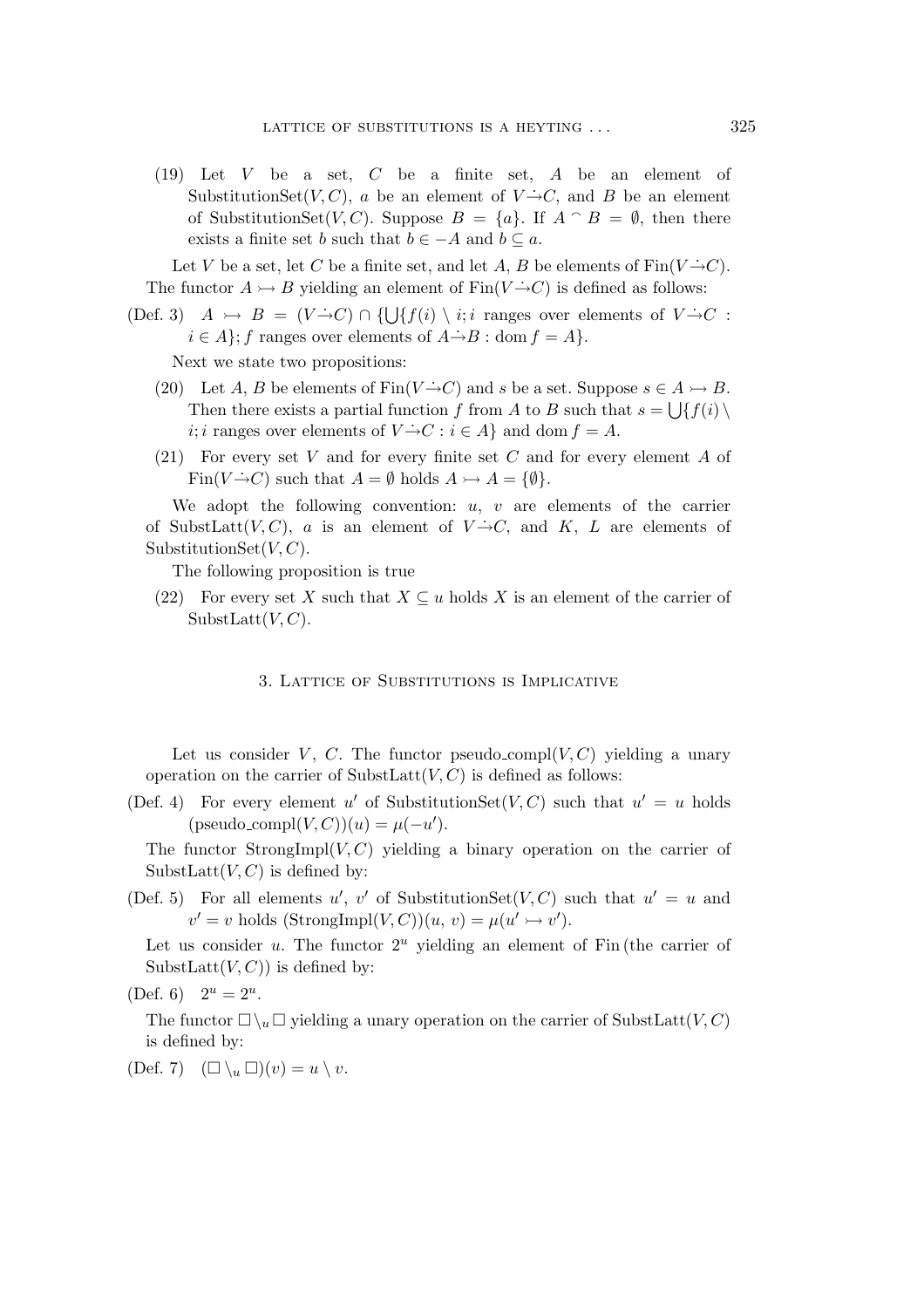Let us consider V, C. The functor  $\text{Atom}(V, C)$  yielding a function from  $V \rightarrow C$ into the carrier of SubstLatt $(V, C)$  is defined as follows:

(Def. 8) For every element a of  $V \rightarrow C$  holds  $(Atom(V, C))(a) = \mu\{a\}.$ 

Next we state a number of propositions:

- (23)  $\bigsqcup_{K}^{\text{f}} \text{Atom}(V, C) = \text{FinUnion}(K, \text{singleton}_{V \rightarrow C}).$
- (24) For every element u of SubstitutionSet $(V, C)$  holds  $u = \bigsqcup_{u}^{\text{f}} \text{Atom}(V, C)$ .
- $(25)$   $(\Box \setminus_u \Box)(v) \sqsubseteq u.$
- (26) For every element a of  $V \rightarrow C$  such that a is finite and for every set c such that  $c \in (Atom(V, C))(a)$  holds  $c = a$ .
- (27) For every element a of  $V \rightarrow C$  such that  $K = \{a\}$  and  $L = u$  and  $L \cap K = \emptyset$ holds  $(Atom(V, C))(a) \sqsubseteq (pseudo\_compl(V, C))(u)$ .
- (28) For every finite element a of  $V \rightarrow C$  holds  $a \in (\text{Atom}(V, C))(a)$ .
- (29) Let u, v be elements of SubstitutionSet $(V, C)$ . Suppose that for every set c such that  $c \in u$  there exists a set b such that  $b \in v$  and  $b \subseteq c \cup a$ . Then there exists a set *b* such that  $b \in u \rightarrow v$  and  $b \subseteq a$ .
- (30) Let a be a finite element of  $V \rightarrow C$ . Suppose for every element b of  $V \rightarrow C$  such that  $b \in u$  holds  $b \approx a$  and  $u \sqcap (\text{Atom}(V, C))(a) \sqsubseteq v$ . Then  $(\text{Atom}(V, C))(a) \sqsubseteq (\text{StrongImpl}(V, C))(u, v).$
- (31)  $u \sqcap$  (pseudo\_compl $(V, C))(u) = \perp_{\text{SubstLatt}(V, C)}$ .
- $(32)$   $u \sqcap (\text{StrongImpl}(V, C))(u, v) \sqsubseteq v.$

Let us consider V, C. Observe that SubstLatt $(V, C)$  is implicative.

One can prove the following proposition

(33)  $u \Rightarrow v = \bigsqcup_{2^u}^f((\text{the meet operation of SubstLatt}(V, C))^{\circ}(\text{pseudo-compl}(V, C)),$  $(\text{StrongImpl}(V, C))^\circ(\Box \setminus_u \Box, v)).$ 

#### **REFERENCES**

- [1] Grzegorz Bancerek. Filters part I. *Formalized Mathematics*, 1(**5**):813–819, 1990.
- [2] Czesław Byliński. Binary operations. *Formalized Mathematics*, 1(**1**):175–180, 1990.
- [3] Czesław Byliński. Functions and their basic properties. *Formalized Mathematics*, 1(**1**):55– 65, 1990.
- [4] Czesław Byliński. Functions from a set to a set. *Formalized Mathematics*, 1(**1**):153–164, 1990.
- [5] Czesław Byliński. Partial functions. *Formalized Mathematics*, 1(**2**):357–367, 1990.
- [6] Czesław Byliński. Some basic properties of sets. *Formalized Mathematics*, 1(**1**):47–53, 1990.
- [7] Agata Darmochwał. Finite sets. *Formalized Mathematics*, 1(**1**):165–167, 1990.
- [8] Adam Grabowski. Lattice of substitutions. *Formalized Mathematics*, 6(**3**):359–361, 1997. [9] Andrzej Trybulec. Binary operations applied to functions. *Formalized Mathematics*, 1(**2**):329–334, 1990.
- [10] Andrzej Trybulec. Finite join and finite meet and dual lattices. *Formalized Mathematics*, 1(**5**):983–988, 1990.
- [11] Andrzej Trybulec. Semilattice operations on finite subsets. *Formalized Mathematics*, 1(**2**):369–376, 1990.
- [12] Andrzej Trybulec. Tarski Grothendieck set theory. *Formalized Mathematics*, 1(**1**):9–11, 1990.